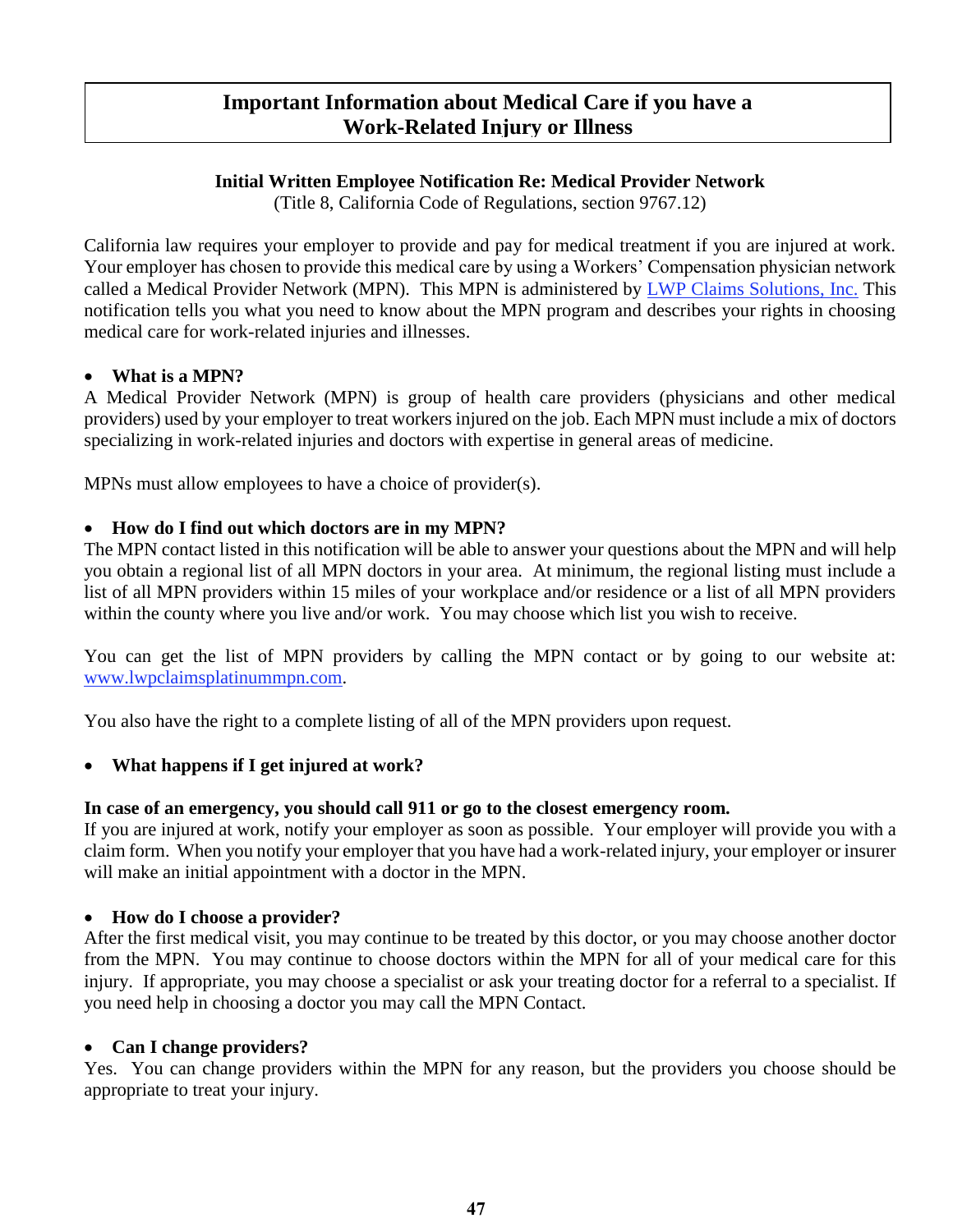#### **What standards does the MPN have to meet?**

The MPN has providers for the entire state of California.

The MPN must give you a regional list of providers that includes at least three physicians in each specialty commonly used to treat work injuries/illnesses in your industry. The MPN must provide access to primary physicians within 15 miles or 30 minutes and specialists within 30 miles or 60 minutes. If you live in a rural area there may be a different standard.

The MPN must provide initial treatment within 3 days. You must receive specialist treatment within 20 days of your request. If you have trouble getting an appointment, contact the MPN.

#### **What if there are no MPN providers where I am located?**

If you are a current employee living in a rural area or temporarily working or living outside the MPN service area, or you are a former employee permanently living outside the MPN service area, the MPN or your treating doctor will give you a list of at least three physicians who can treat you. The MPN may also allow you to choose your own doctor outside of the MPN network. Contact your MPN for assistance in finding a physician or for additional information.

#### **What if I need a specialist not in the MPN?**

If you need to see a type of specialist that is not available in the MPN, you have the right to see a specialist outside of the MPN.

#### **What if I disagree with my doctor about medical treatment?**

If you disagree with your doctor or wish to change your doctor for any reason, you may choose another doctor within the MPN.

If you disagree with either the *diagnosis or treatment* prescribed by your doctor, you may ask for a second opinion from another doctor within the MPN. If you want a second opinion, you must contact the MPN and tell them you want a second opinion. The MPN should give you at least a regional MPN provider list from which you can choose a second opinion doctor. To get a second opinion, you must choose a doctor from the MPN list and make an appointment within 60 days. You must tell the MPN Contact of your appointment date, and the MPN will send the doctor a copy of your medical records. You can request a copy of your medical records that will be sent to the doctor.

If you do not make an appointment within 60 days of receiving the regional provider list, you will not be allowed to have a second or third opinion with regard to this disputed diagnosis or treatment of this treating physician.

If the second opinion doctor feels that your injury is outside of the type of injury he or she normally treats, the doctor's office will notify your employer or insurer. You will get another list of MPN doctors or specialists so you can make another selection.

If you disagree with the second opinion, you may ask for a third opinion. If you request a third opinion, you will go through the same process you went through for the second opinion.

Remember that if you do not make an appointment within 60 days of obtaining another MPN provider list, then you will not be allowed to have a third opinion with regard to this disputed diagnosis or treatment of this treating physician.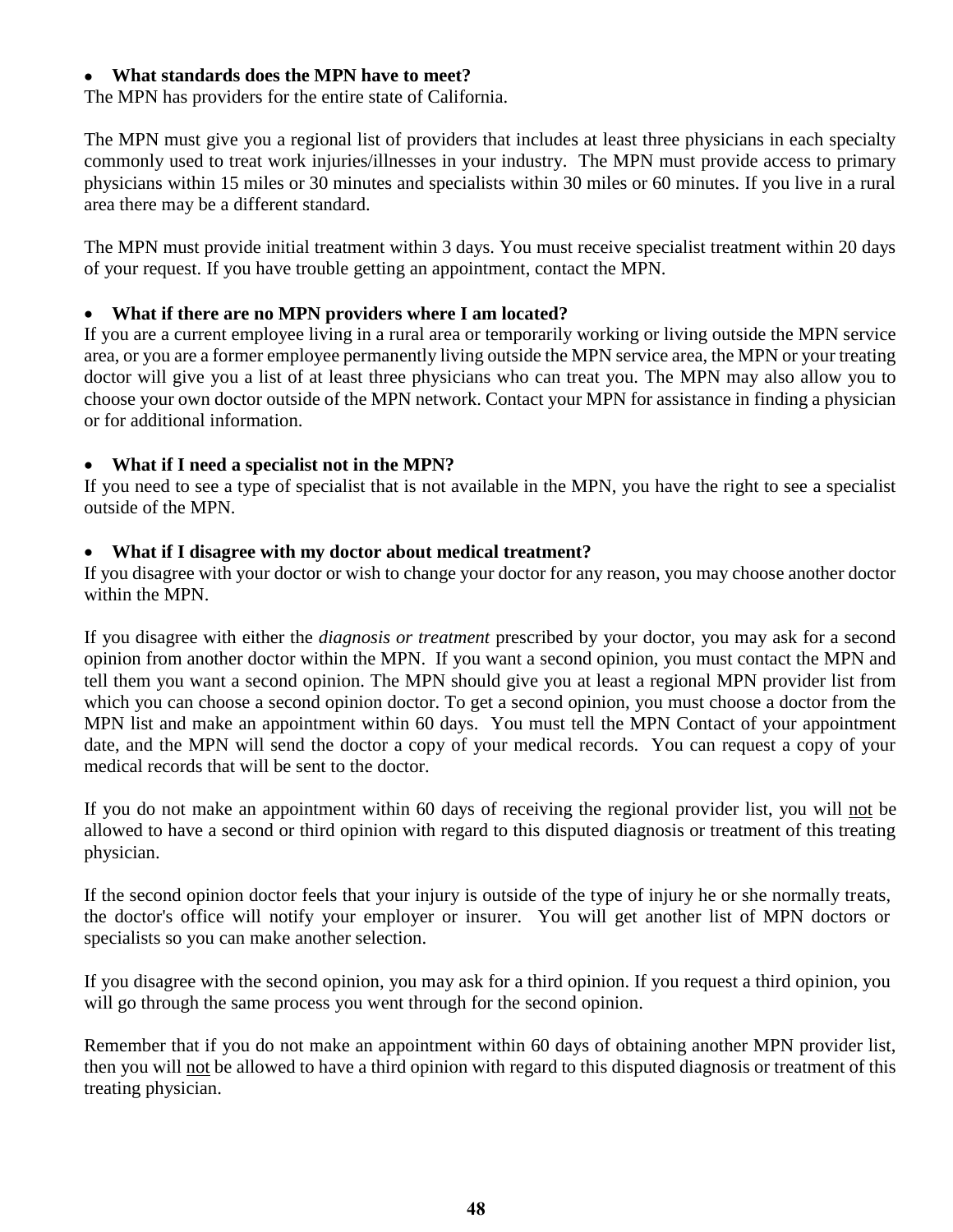If you disagree with the third opinion doctor, you may ask for an Independent Medical Review (IMR). Your employer or MPN contact person will give you information on requesting an Independent Medical Review and a form at the time you request a third opinion.

If either the second or third opinion doctor agrees with your need for a treatment or test, you will be allowed to receive that medical service from a provider inside the MPN, including the second or third opinion physician.

If the Independent Medical Reviewer supports your need for a treatment or test you may receive that care from a doctor inside or outside of the MPN.

# **What if I am already being treated for a work-related injury before the MPN begins?**

Your employer or insurer has a "*Transfer of Care"* policy which will determine if you can continue being temporarily treated for an existing work-related injury by a physician outside of the MPN before your care is transferred into the MPN.

If you have properly pre-designated a primary treating physician, you cannot be transferred into the MPN. (If you have questions about pre-designation, contact the MPN contact.) If your current doctor is not or does not become a member of the MPN, then you may be required to see a MPN physician.

If your employer decides to transfer you into the MPN, you and your primary treating physician must receive a letter notifying you of the transfer.

If you meet certain conditions, you may qualify to continue treating with a non-MPN physician for up to a year before you are transferred into the MPN. The qualifying conditions to postpone the transfer of your care into the MPN are in the box below.

# *Can I Continue Being Treated By My Doctor?*

You may qualify for continuing treatment with your non-MPN provider (through transfer of care or continuity of care) for up to a year if your injury or illness meets any of the following conditions:

- **(Acute)** The treatment for your injury or illness will be completed in less than 90 days;
- **(Serious or chronic)** Your injury or illness is one that is serious and continues for at least 90 days without full cure or worsens and requires ongoing treatment. You may be allowed to be treated by your current treating doctor for up to one year, until a safe transfer of care can be made.
- **(Terminal)** You have an incurable illness or irreversible condition that is likely to cause death within one year or less.
- **(Pending Surgery)** You already have a surgery or other procedure that has been authorized by your employer or insurer that will occur within 180 days of the MPN effective date, or the termination of contract date between the MPN and your doctor.

You can disagree with your employer's decision to transfer your care into the MPN. If you don't want to be transferred into the MPN, ask your primary treating physician for a medical report on whether you have one of the four conditions stated above to qualify for a postponement of your transfer into the MPN.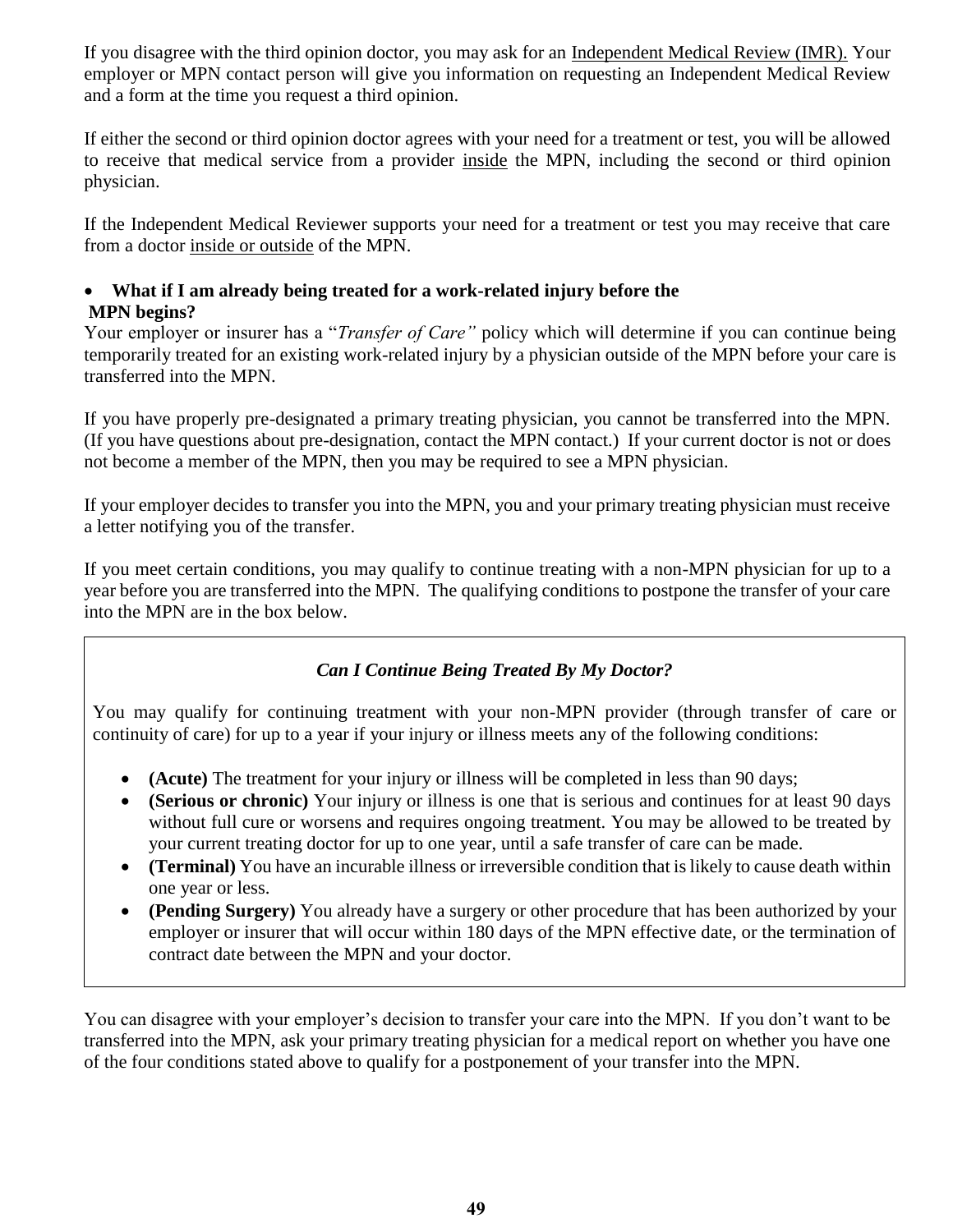Your primary treating physician has 20 days from the date of your request to give you a copy of his/her report on your condition. If your primary treating physician does not give you the report within 20 days of your request, the employer can transfer your care into the MPN and you will be required to use a MPN physician.

You will need to give a copy of the report to your employer if you wish to postpone the transfer of your care. If you or your employer disagrees with your doctor's report on your condition, you or your employer can dispute it. See the complete transfer of care policy for more details on the dispute resolution process.

For a copy of the entire transfer of care policy, ask your MPN Contact.

### **What if I am being treated by a MPN doctor who decides to leave the MPN?**

Your employer or insurer has a written "*Continuity of Care"* policy that will determine whether you can temporarily continue treatment for an existing work injury with your doctor if your doctor is no longer participating in the MPN.

If your employer decides that you do not qualify to continuing your care with the non-MPN provider, you and your primary treating physician must receive a letter of notification.

If you meet certain conditions, you may qualify to continue treating with this doctor for up to a year before you must switch to MPN physicians. These conditions are set forth in the box above, *"Can I Continue Being Treated by My Doctor?"* 

You can disagree with your employer's decision to deny you Continuity of Care with the terminated MPN provider. If you want to continue treating with the terminated doctor, ask your primary treating physician for a medical report on whether you have one of the four conditions stated in the box above to see if you qualify to continue treating with your current doctor temporarily.

Your primary treating physician has 20 days from the date of your request to give you a copy of his/her medical report on your condition. If your primary treating physician does not give you the report within 20 days of your request, the employer can transfer your care into the MPN and you will be required to use a MPN physician.

You will need to give a copy of the report to your employer if you wish to postpone the transfer of your care into the MPN. If you or your employer disagrees with your doctor's report on your condition, you or your employer can dispute it. See the complete Continuity of Care policy for more details on the dispute resolution process.

For a copy of the entire Continuity of Care policy, ask your MPN Contact.

### **What if I have questions or need help?**

• **MPN Contact:** You may always contact the MPN Contact if you need help or an explanation about your medical treatment for your work-related injury or illness.

MPN Contact PO Box 349016 Sacramento, CA 95834-9016 (800) 565-5694